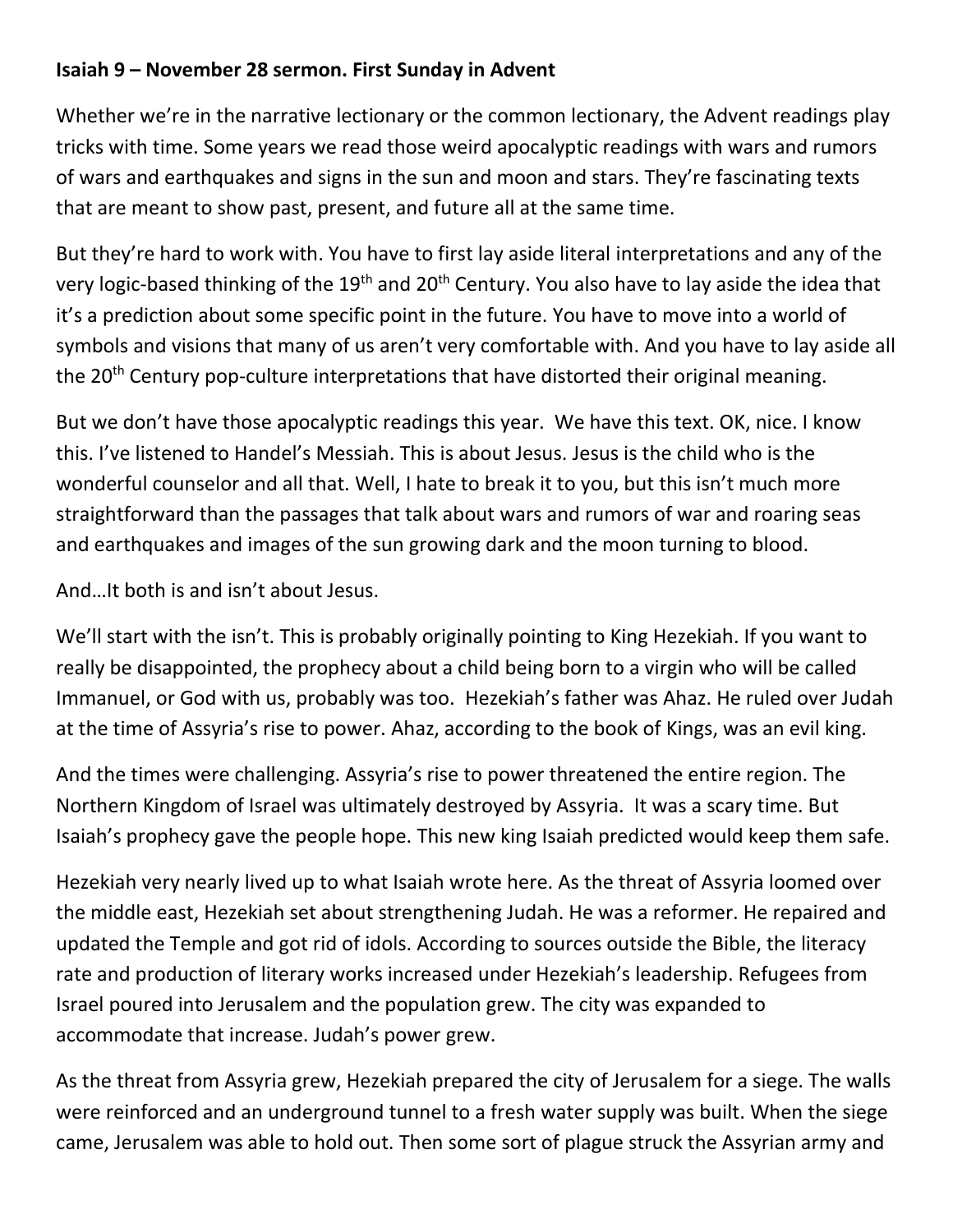most of them died. Jerusalem was saved. Long story short, these words of Isaiah gave people hope for the future in this new king. Hezekiah did indeed seem like a king sent by God to save them – a Messiah.

But, in the end, the achievements of his reign didn't last. As good as he was, his ego contributed to Judah's downfall. After he had a miraculous recovery from a serious illness, he received ambassadors from neighboring nations who came to congratulate him on his recovery. One of the most powerful was from Babylon. Hezekiah was flattered and his ego led him to show the Babylonian the wealth, arms, and stores of Judah. It was a tragic mistake which made them too vulnerable to Babylon. A little over a century later, Judah would fall to Babylon. As great as Hezekiah was, ultimately his reign did not bring everlasting peace and well-being.

Here's where time comes into play. After the exile, the people of Judah returned to Jerusalem. But they remained a vassal state to one superpower after another, ending with Rome in the time of Jesus. They rebuilt the Temple, but they never really regained the well-being of which they had become so hopeful during Hezekiah's reign. During that disappointing time, prophecies like this one gradually took on a different meaning. They became eschatological.

So, let's unpack that word. Eschatologic is a word that means last things…the end…the omega. The last day, the Day of the Lord. Lots of different ways to say it.

These prophecies from Isaiah and some of the other prophets came more and more to be about a ruler that would come at the end of all things…at the eschaton. That ruler would be God's anointed and he (and the biblical authors didn't consider the possibility of a she) would come to defeat evil and restore God's peaceful reign for all eternity.But it was way off in the future.

Then Jesus came. Is this the child Isaiah was talking about? This wasn't the future end of all things that they imagined. But as Jesus' ministry went on, more and more people did become sort of convinced maybe Jesus was who Isaiah was talking about. Maybe Isaiah *had* been talking about a future ruler that would come before the end of all things…more like Hezekiah…or David even.

But then Jesus got crucified. That was definitely not what was supposed to happen. The reality is, Isaiah had prophecies about that too. They're called the suffering servant prophecies – they probably pointed to the suffering of Israel in Isaiah's time. But they too point to a future servant who would suffer to bring healing.